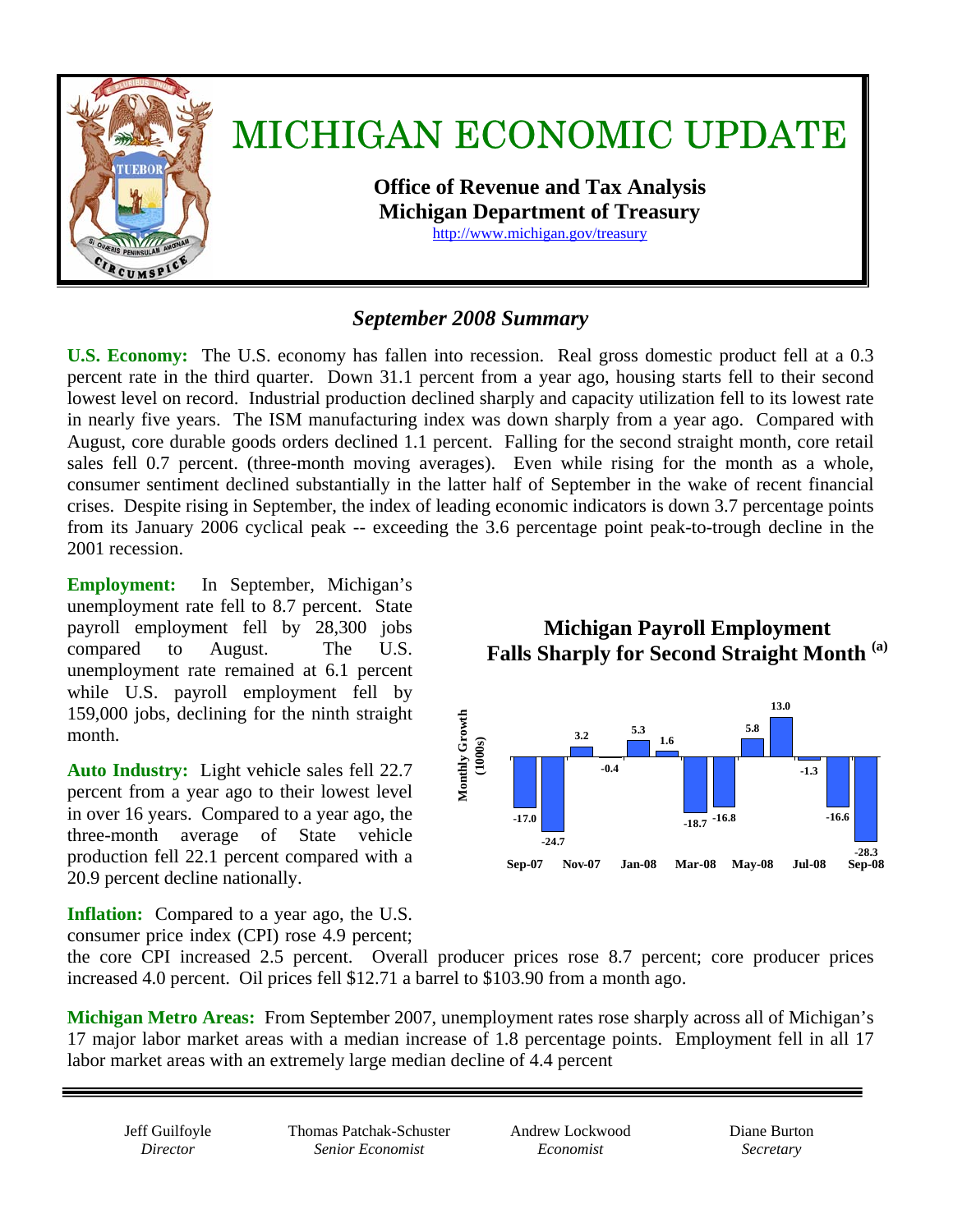# **Labor Market Statistics**

• Michigan's September monthly unemployment rate decreased by 0.2 percentage points to 8.7 percent from last month and the current Michigan jobless rate is 1.4 percentage points above a year ago. The September U.S. unemployment rate remained unchanged at 6.1 percent and was 1.4 percentage points above a year ago. Monthly unemployment rates fluctuate due to statistical sampling errors and data revisions.



## **Michigan and U.S. Monthly Unemployment Rates 2005 to 2008**

Source: Michigan Dept. of Labor and Economic Growth and Bureau of Labor Statistics, U.S. Dept. of Labor

- In September, the number of people employed in Michigan was 4,495,000, down 9,000 from last month, while the labor force decreased by 19,000. The statewide total number of unemployed decreased by 10,000 to 429,000.
- United States household employment totaled 145.3 million persons in September, down 222,000 from August. The labor force fell by 121,000 from last month, which meant that there were 101,000 more unemployed people nationally, compared to August.

|                          |         |       | $\overline{ }$          |       |                    |                    |        |                  |
|--------------------------|---------|-------|-------------------------|-------|--------------------|--------------------|--------|------------------|
|                          |         |       |                         |       | <b>Change From</b> |                    |        |                  |
|                          | 2007    | July  | Aug                     | Sep   |                    | <b>Prior Month</b> |        | <b>Last Year</b> |
|                          | Average | 2008  | 2008                    | 2008  | Level              | $\%$               | Level  | $\%$             |
| Michigan                 |         |       |                         |       |                    |                    |        |                  |
| Labor Force              | 5.020   | 4.959 | 4.943                   | 4.924 | $-19$              | $-0.4\%$           | $-85$  | $-1.7\%$         |
| Employed                 | 4,660   | 4,540 | 4,504                   | 4,495 | -9                 | $-0.2\%$           | $-149$ | $-3.2\%$         |
| Unemployed               | 360     | 419   | 439                     | 429   | $-10$              | $-2.3%$            | 63     | 17.3%            |
| <b>Unemployment Rate</b> | 7.2%    | 8.5%  | 8.9%                    | 8.7%  | n.a.               | $-0.2\%$ pts       | n.a.   | 1.4%             |
| <b>United States</b>     |         |       |                         |       |                    |                    |        |                  |
| Labor Force              | 153,124 |       | 154,603 154,853 154,732 |       | $-121$             | $-0.1\%$           | 3,034  | 2.0%             |
| Employed                 | 146,047 |       | 145,819 145,477 145,255 |       | $-222$             | $-0.2\%$           | 676    | 0.5%             |
| Unemployed               | 7.078   | 8.784 | 9.376                   | 9.477 | 101                | 1.1%               | 2,358  | 33.1%            |
| Unemployment Rate        | 4.6%    | 5.7%  | 6.1%                    | 6.1%  | n.a.               | $0.0\%$ pts        | n.a.   | 1.4%             |
|                          |         |       |                         |       |                    |                    |        |                  |

# **Employment by Place of Residence** (in thousands)<sup>(a)</sup>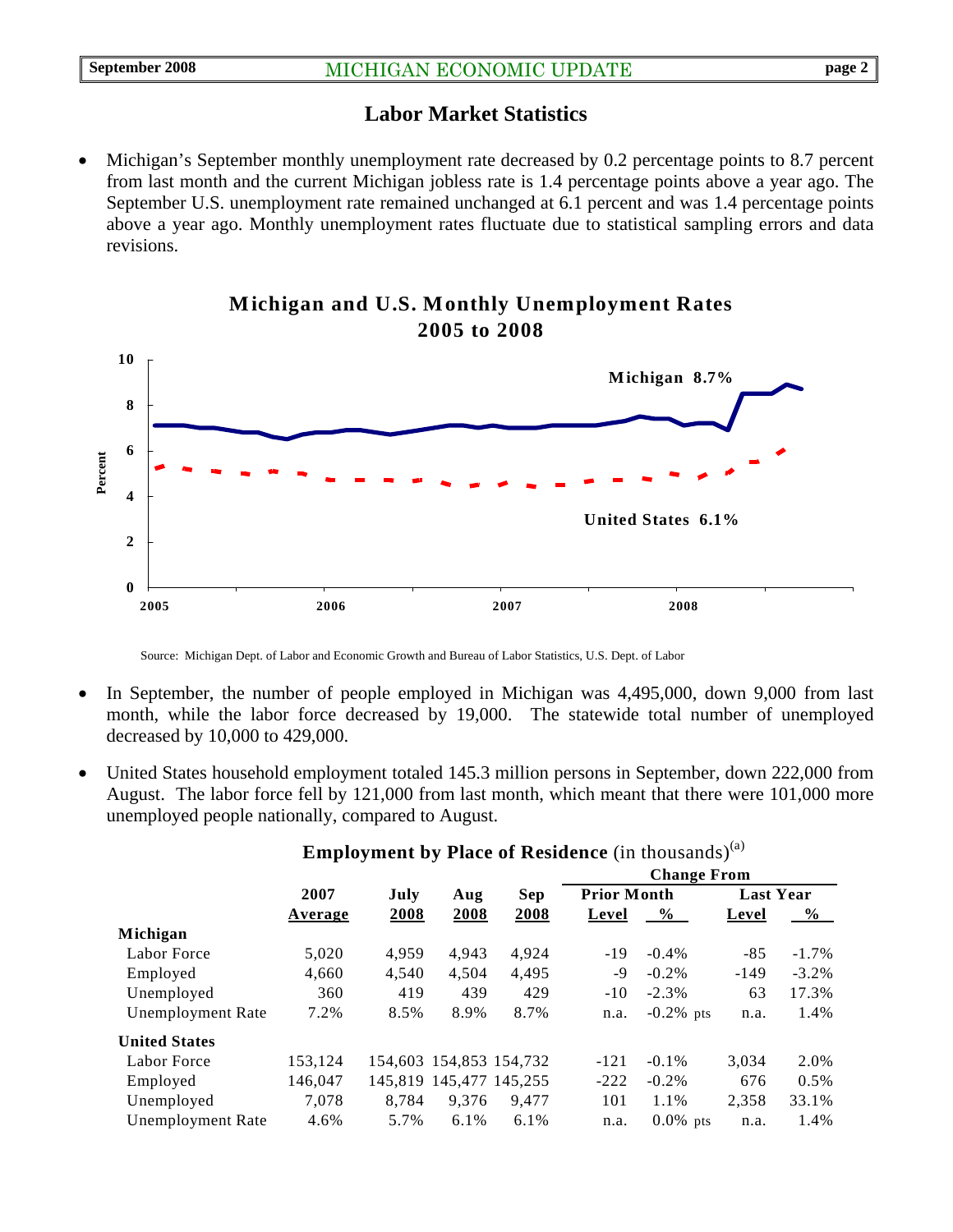## **Employment by Place of Work**

• From September 2007 to September 2008, Michigan wage and salary employment decreased 78,000 (1.8 percent).State wage and salary employment decreased 28,000 from August. Nationally, September 2008 wage and salary employment fell 519,000 (0.4 percent) from a year ago and was down 159,000 from last month.





- In the goods-producing sector, Michigan employment fell 7.7 percent from a year ago while private service-producing sector employment decreased 0.4 percent compared to last year. From a year ago, September national employment in the goods-producing sector fell 3.8 percent but remained unchanged in the private service-producing sector.
- Manufacturing weekly hours decreased by 0.9 hours in Michigan compared to last year.

|                            | <b>Michigan</b> |                    |                    |                          | <b>United States</b> |                    |                    |                          |
|----------------------------|-----------------|--------------------|--------------------|--------------------------|----------------------|--------------------|--------------------|--------------------------|
|                            | 2007<br>Average | <b>Sep</b><br>2007 | <b>Sep</b><br>2008 | Percent<br><b>Change</b> | 2007<br>Average      | <b>Sep</b><br>2007 | <b>Sep</b><br>2008 | Percent<br><b>Change</b> |
| Wage & Salary Employment   | 4,262           | 4,250              | 4,172              | $-1.8%$                  | 137.623              | 137.837            | 137,318            | $-0.4%$                  |
| Goods Producing            | 791             | 784                | 724                | $-7.7\%$                 | 22,221               | 22.138             | 21,303             | $-3.8\%$                 |
| Manufacturing              | 617             | 611                | 568                | $-7.0\%$                 | 13.884               | 13,822             | 13,380             | $-3.2\%$                 |
| Private Service Producing  | 2,814           | 2,812              | 2.802              | $-0.4%$                  | 93.199               | 93.472             | 93.473             | $0.0\%$                  |
| Trade, Trans. & Utilities  | 788             | 786                | 778                | $-1.0\%$                 | 26,608               | 26.649             | 26,298             | $-1.3%$                  |
| <b>Services</b>            | 1,750           | 1,750              | 1,756              | 0.3%                     | 55,254               | 55.498             | 56,011             | 0.9%                     |
| Local, State & Fed. Gov't  | 657             | 654                | 645                | $-1.4%$                  | 22,203               | 22,227             | 22,542             | 1.4%                     |
| Manufacturing Weekly Hours | 42.5            | 42.4               | 41.5               | $-0.9$ hrs               | 41.2                 | 41.4               | 40.7               | $-0.7$ hrs               |

#### **Establishment Employment** (in thousands)<sup>(b)</sup>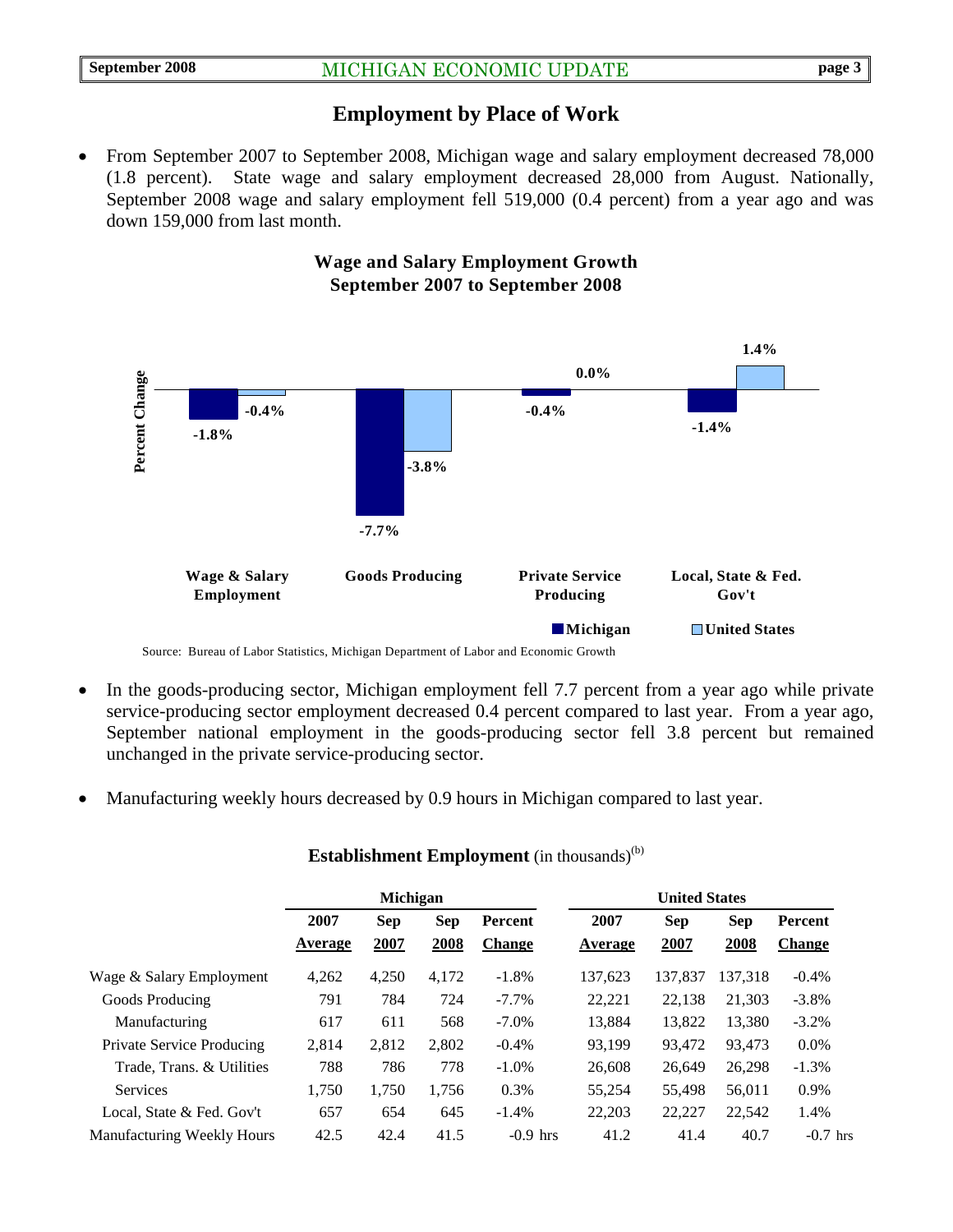#### **Motor Vehicle Industry Sales**

- At a 12.5 million unit annual rate, September 2008 light vehicle sales were down 9.0 percent compared to August and fell 22.7 percent compared to a year ago. September's sales rate was the lowest monthly rate in over 16 years. Domestic sales were down 23.3 percent while foreign sales fell 20.9 percent. Light truck sales were down by more than one-fourth (-27.6 percent), while autos declined by 17.1 percent.
- Year-to-date domestic sales were down 14.9 percent while foreign sales declined 5.6 percent. As a result, the foreign share of U.S. vehicle sales increased by 1.9 percentage points to 25.2 percent. Overall year-to-date auto sales were down 4.3 percent; light truck sales have declined sharply (-20.2 percent). Heavy truck sales are down 20.9 percent through September.
- Due to a lower sales rate, September 2008 days supply of light vehicles rose by 13 days from a year ago to 72 days even while inventories declined by 6.2 percent.

### **Year-to-Date Truck Sales Down Sharply Compared to a Year Ago**



#### **Motor Vehicle Sales Statistics**

(Millions, unless otherwise specified)

|                                                      | 2007           | Jul           | Aug           | Sep      | 3 Month        | Спанде п ош<br>Year Ago |               |
|------------------------------------------------------|----------------|---------------|---------------|----------|----------------|-------------------------|---------------|
| Motor Vehicle Sales <sup>(c)</sup>                   | <b>Average</b> | 2008          | 2008          | 2008     | <b>Average</b> | Level                   | $\frac{0}{0}$ |
| Autos                                                | 7.6            | 6.9           | 6.8           | 6.2      | 6.6            | (1.3)                   | $-17.1%$      |
| Domestics                                            | 5.2            | 4.4           | 4.5           | 4.3      | 4.4            | (0.9)                   | $-16.7%$      |
| <b>Imports</b>                                       | 2.4            | 2.5           | 2.3           | 1.9      | 2.2            | (0.4)                   | $-17.9%$      |
| <b>Import Share</b>                                  | 31.2%          | 35.8%         | 33.6%         | 30.4%    | 33.4%          | $-0.3\%$ pts            |               |
| <b>Light Trucks</b>                                  | 8.5            | 5.6           | 6.9           | 6.3      | 6.3            | (2.4)                   | $-27.6%$      |
| Domestics                                            | 7.1            | 4.6           | 5.9           | 5.2      | 5.3            | (2.0)                   | $-28.0%$      |
| Imports                                              | 1.4            | 1.0           | 1.0           | 1.0      | 1.0            | (0.4)                   | $-25.7%$      |
| <b>Import Share</b>                                  | 16.3%          | 17.5%         | 14.4%         | 16.7%    | 16.1%          | $0.4\%$ pts             |               |
| <b>Total Light Vehicles</b>                          | 16.1           | 12.5          | 13.7          | 12.5     | 12.9           | (3.7)                   | $-22.7%$      |
| <b>Heavy Trucks</b>                                  | 0.4            | 0.3           | 0.3           | 0.3      | 0.3            | (0.1)                   | $-21.0%$      |
| <b>Total Vehicles</b>                                | 16.5           | 12.8          | 14.0          | 12.7     | 13.2           | (3.7)                   | $-22.7%$      |
| <b>U.S. Light Vehicle Inventories</b> <sup>(d)</sup> |                | <b>Jul-08</b> | <b>Aug-08</b> | $Sep-08$ | 3 Month        | <b>Change</b>           |               |
| Total Car                                            | 1.374          | 1.113         | 1.092         | 1.228    | 1.144          | 0.025                   |               |
| Days Supply                                          | 56             | 46            | 47            | 61       | 51             | 12 days                 |               |
| <b>Total Truck</b>                                   | 1.957          | 1.875         | 1.669         | 1.649    | 1.731          | $-0.215$                |               |
| Days Supply                                          | 71             | 96            | 73            | 82       | 84             | 15 days                 |               |

**Change from**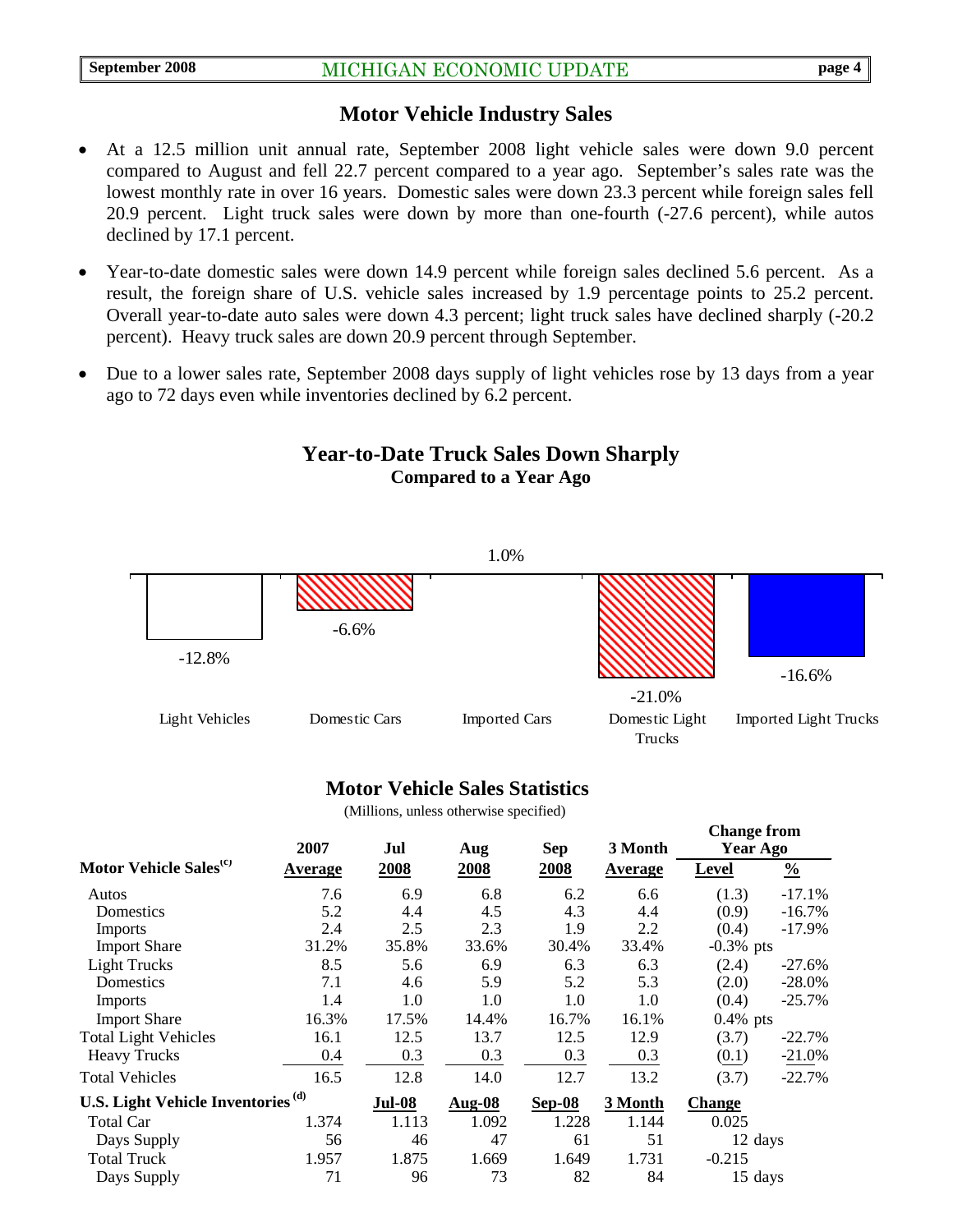## **Motor Vehicle Industry Production**

- At 161,678 units, September 2008 Michigan motor vehicle production declined 3.3 percent from a year ago compared with an 11.9 percent drop nationally. Michigan's share of national production rose 1.9 percentage points to 21.8 percent.
- Compared with a year ago, Michigan car production was up 47.1 percent while State truck production was down by more than a third (-35.4 percent). Nationally, car production was up 20.0 percent and truck production decreased by 28.8 percent.
- The three-month moving average of Michigan vehicle production was down 22.1 percent from a year ago; national production fell 20.9 percent. Year-to-date, Michigan has comprised 20.7 percent of U.S. vehicle production.

# **Michigan Vehicle Production Down Sharply U.S. Vehicle Production Also Down Substantially (e,f)**



# **Motor Vehicle Production Statistics**

|                                    | (Thousands, unless otherwise specified) |       |       |            |                |               | <b>Change from</b><br><b>Year Ago</b> |  |
|------------------------------------|-----------------------------------------|-------|-------|------------|----------------|---------------|---------------------------------------|--|
|                                    | 2007                                    | Jul   | Aug   | <b>Sep</b> | 3 Month        | for the Month |                                       |  |
| <b>U.S. Production</b> (e)         | <b>Average</b>                          | 2008  | 2008  | 2008       | <b>Average</b> | <b>Level</b>  | $\frac{0}{0}$                         |  |
| Autos                              | 325.2                                   | 277.6 | 347.2 | 350.3      | 325.1          | 58.5          | 20.0%                                 |  |
| Trucks                             | 582.8                                   | 303.9 | 347.8 | 392.9      | 348.2          | (159.1)       | $-28.8%$                              |  |
| Total                              | 908.0                                   | 581.5 | 695.0 | 743.2      | 673.2          | (100.6)       | $-11.9\%$                             |  |
| Michigan Production <sup>(f)</sup> |                                         |       |       |            |                |               |                                       |  |
| <b>Autos</b>                       | 84.1                                    | 61.7  | 93.8  | 95.6       | 83.7           | 30.6          | 47.1%                                 |  |
| Trucks                             | 110.2                                   | 37.0  | 50.5  | 66.1       | 51.2           | (36.2)        | $-35.4%$                              |  |
| Total                              | 194.3                                   | 98.7  | 144.3 | 161.7      | 134.9          | (5.6)         | $-3.3\%$                              |  |
| Michigan as % of U.S.              | 21.4%                                   | 17.0% | 20.8% | 21.8%      | 20.0%          | $1.9\%$ pts   |                                       |  |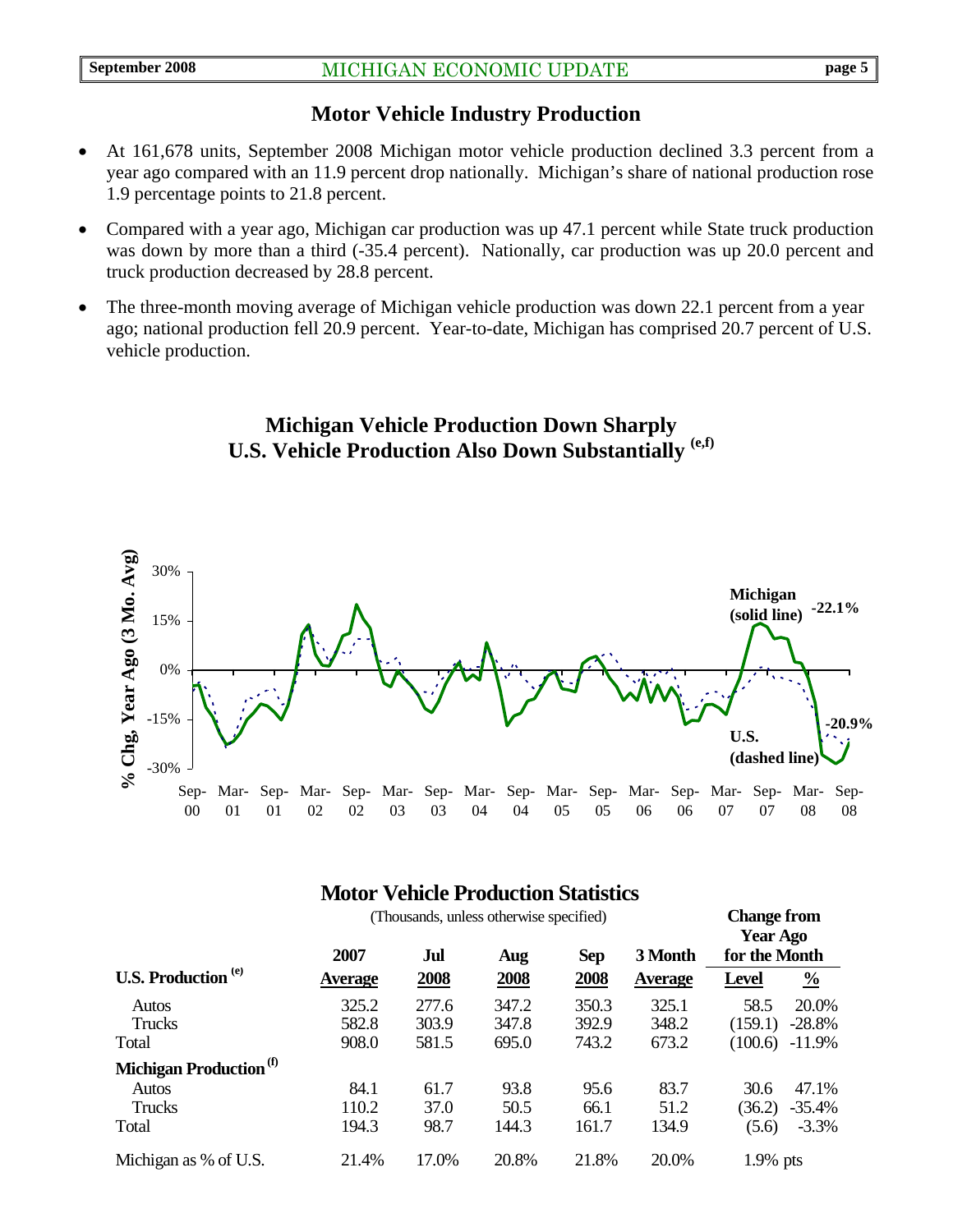#### **September 2008** MICHIGAN ECONOMIC UPDATE **page 6**

# **September Unemployment Rates Rose in All Major Michigan Labor Market Areas**

(Not Seasonally Adjusted)

Compared to a year ago, unemployment rates rose in all 17 major Michigan labor market areas. The median unemployment rate increase was 1.8 percentage points. Four areas saw rate increases exceeding 2.0 percentage points: Monroe MSA (3.4 percentage points), Flint MSA (2.8 percentage points), Muskegon-Norton Shores MSA (2.1 percentage points) and Niles-Benton Harbor MSA (2.1 percentage points).

Between September 2007 and September 2008, employment fell in all 17 major labor market areas with declines exceeding 2.0 percent in 16 areas and a median employment decline of 4.4 percent. Ten areas saw declines greater than 4.0 percent. Three areas experienced declines exceeding 5.0 percent: Flint MSA (-7.7 percent), Saginaw-Saginaw Township MSA (-5.7 percent) and Monroe (-5.3 percent). All 17 areas saw a labor force decline with a median reduction of 2.3 percent. Four areas saw more than a 3.0 percent labor force reduction: Flint MSA (-4.9 percent), Saginaw-Saginaw Township MSA (-3.6 percent), East Lansing-Lansing MSA (-3.4 percent) and Ann Arbor (-3.3 percent).

Compared to August 2008, non-seasonally adjusted unemployment rates rose in 11 areas, but with a median rate increase of only 0.1 of a percentage point. September 2008 unemployment rates ranged between 6.5 percent (Ann Arbor MSA) to 10.8 percent (Flint MSA).

Between September 2007 and September 2008, the unemployment rate rose in all 83 Michigan counties. Twenty-six counties saw greater than a 2.0 percentage point increase with a median county unemployment rate increase of 1.8 percentage points. Non-seasonally adjusted county unemployment rates ranged between 5.1 percent (Mackinac) and 12.4 percent (Baraga).

# Local Area Unemployment Rates<sup>(g)</sup>

|                               | Sep<br>2007 | Aug<br>2008 | Sep<br>2008 |
|-------------------------------|-------------|-------------|-------------|
| Local Area                    | <b>Rate</b> | <u>Rate</u> | <b>Rate</b> |
| Michigan                      | 6.9%        | 8.4%        | 8.3%        |
| Ann Arbor                     | 4.9%        | 6.4%        | 6.5%        |
| <b>Battle Creek</b>           | 6.7%        | 8.0%        | 8.2%        |
| <b>Bay City</b>               | 6.3%        | 7.7%        | 7.8%        |
| Detroit-Warren-Livonia        | 7.8%        | 8.8%        | 8.3%        |
| Flint                         | 8.0%        | 10.5%       | 10.8%       |
| <b>Grand Rapids-Wyoming</b>   | 5.8%        | 7.4%        | 7.4%        |
| <b>Holland-Grand Haven</b>    | 5.5%        | 7.2%        | 7.2%        |
| Jackson                       | 7.4%        | 9.2%        | 9.3%        |
| Kalamazoo-Portage             | 5.4%        | 7.1%        | 7.2%        |
| Lansing-East Lansing          | 5.6%        | 7.1%        | 7.1%        |
| Monroe                        | 6.1%        | 10.0%       | 9.5%        |
| <b>Muskegon-Norton Shores</b> | 7.1%        | 9.1%        | 9.2%        |
| Niles-Benton Harbor           | 6.3%        | 8.3%        | 8.4%        |
| Saginaw-Saginaw Township      | 6.9%        | 8.5%        | 8.9%        |
| <b>Upper Penisula</b>         | 6.2%        | 7.6%        | 7.5%        |
| Northeast Lower Mich          | 7.6%        | 9.2%        | 9.5%        |
| Northwest Lower Mich.         | 6.4%        | 7.9%        | 8.4%        |

**Unemployment Rate Change September 2008 (g)**

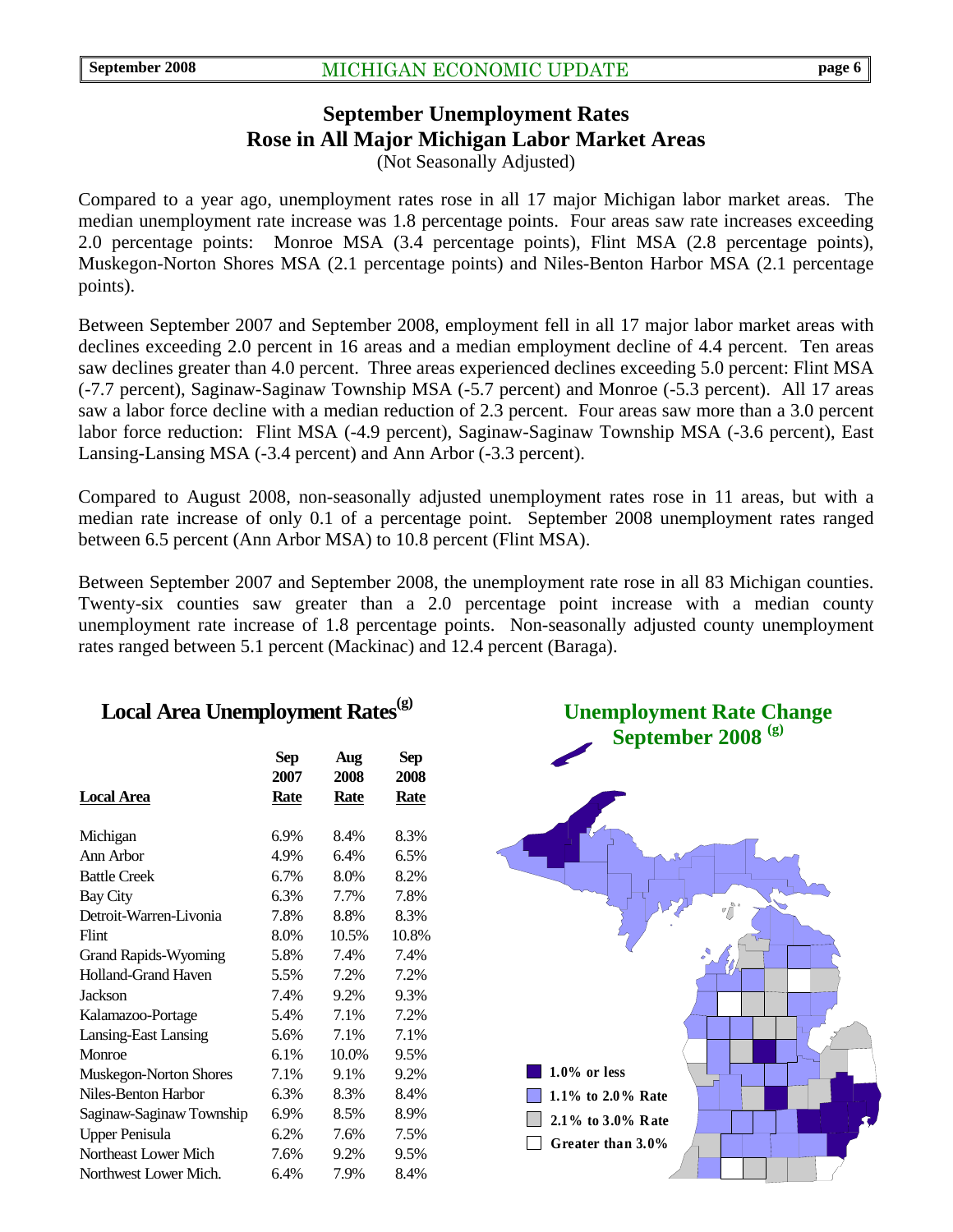# **U.S. Economic Conditions**

|                                                | <u>Jun-08</u> | <b>Jul-08</b> | Aug-08        | $Sep-08$                                    | <b>Change from</b><br><b>Year Ago</b> |
|------------------------------------------------|---------------|---------------|---------------|---------------------------------------------|---------------------------------------|
|                                                |               |               |               |                                             |                                       |
| <b>KEY ECONOMIC INDICATORS</b>                 |               |               |               |                                             |                                       |
| Consumer Sentiment <sup>(h)</sup>              | 56.4          | 61.2          | 63.0          | 70.3                                        | $-13.1$ points                        |
| ISM Manufacturing Index <sup>(i)</sup>         | 50.2          | 50.0          | 49.9          | 43.5                                        | $-7.0$ points                         |
| ISM Non Manufacturing Index <sup>(i)</sup>     | 49.9          | 49.6          | 51.6          | 52.1                                        | $-3.6$ points                         |
|                                                | 2007.4        | 2008.1        | 2008.2        | 2008.3                                      |                                       |
| Business Executives' Confidence <sup>(j)</sup> | 39.0          | 38.0          | 39.0          | 40.0                                        | $-4.0$ points                         |
| <b>INFLATION</b> <sup>(k)</sup>                |               |               |               |                                             | <b>Change from</b>                    |
| $1982 - 84 = 100$                              | <u>Jun-08</u> | <b>Jul-08</b> | <b>Aug-08</b> | <b>Sep-08</b>                               | <b>Year Ago</b>                       |
| <b>U.S. Consumer Price Index</b>               | 218.8         | 220.0         | 219.1         | 218.8                                       | 4.9%                                  |
| Detroit CPI                                    | 207.6         | NA            | 209.5         | NA                                          | 4.9%                                  |
| <b>U.S. Producer Price Index</b>               | 182.5         | 185.0         | 182.1         | 182.0                                       | 8.7%                                  |
| <b>INTEREST RATES</b>                          |               |               |               |                                             |                                       |
| 90 Day T-Bill <sup>(l)</sup>                   | 1.90%         | 1.72%         | 1.79%         | 1.46%                                       | $-2.55\%$ points                      |
| Aaa Corporate Bonds <sup>(m)</sup>             | 5.68%         | 5.67%         | 5.64%         | 5.65%                                       | $-0.09%$ points                       |
| <b>INDUSTRIAL PRODUCTION</b><br>(m)            | 111.5         | 111.4         | 110.4         | 107.3                                       | $-4.5%$                               |
| <b>CAPACITY UTILIZATION</b> (m)                | 79.7%         | 79.6%         | 78.7%         | 76.4%                                       | $-4.9\%$ points                       |
| <b>RETAIL SALES (n)</b>                        | \$384.1       | \$381.6       | \$379.9       | \$375.5                                     | $-1.0%$                               |
| <b>HOUSING STARTS and SALES</b>                |               |               |               |                                             | % Change From                         |
| (Millions Annual Rate)                         | <u>Jun-08</u> | <b>Jul-08</b> | <b>Aug-08</b> | <b>Sep-08</b>                               | <b>Year Ago</b>                       |
| Housing Starts <sup>(o)</sup>                  | 1.089         | 0.949         | 0.872         | 0.817                                       | $-31.1%$                              |
| Existing Home Sales <sup>(p)</sup>             | 4.850         | 5.020         | 4.910         | 5.180                                       | 1.4%                                  |
| <b>DURABLE GOODS ORDERS (q)</b>                | \$216.7       | \$218.2       | \$206.2       | \$207.8                                     | $-3.6%$                               |
| PERSONAL INCOME <sup>(c)</sup>                 |               |               |               |                                             | % Change From                         |
| (Billions of Dollars)                          | 2007.3        | 2007.4        | 2008.1        | 2008.2                                      | <b>Year Ago</b>                       |
| Michigan                                       | \$347.5       | \$347.9       | \$350.3       | \$356.1                                     | 3.5%                                  |
| U.S.                                           |               |               |               | \$11,699.8 \$11,839.4 \$11,933.1 \$12,146.9 | 5.2%                                  |
| <b>GROSS DOMESTIC PRODUCT</b>                  |               |               |               |                                             | <b>Annualized % Chg</b>               |
| (Billions of Chained 2000                      | 2007.4        | 2008.1        | 2008.2        | 2008.3                                      | <b>From Last Qtr</b>                  |

Dollars) (c)  $$11,620.7$   $$11,646.0$   $$11,727.4$   $$11,720.0$   $-0.3\%$